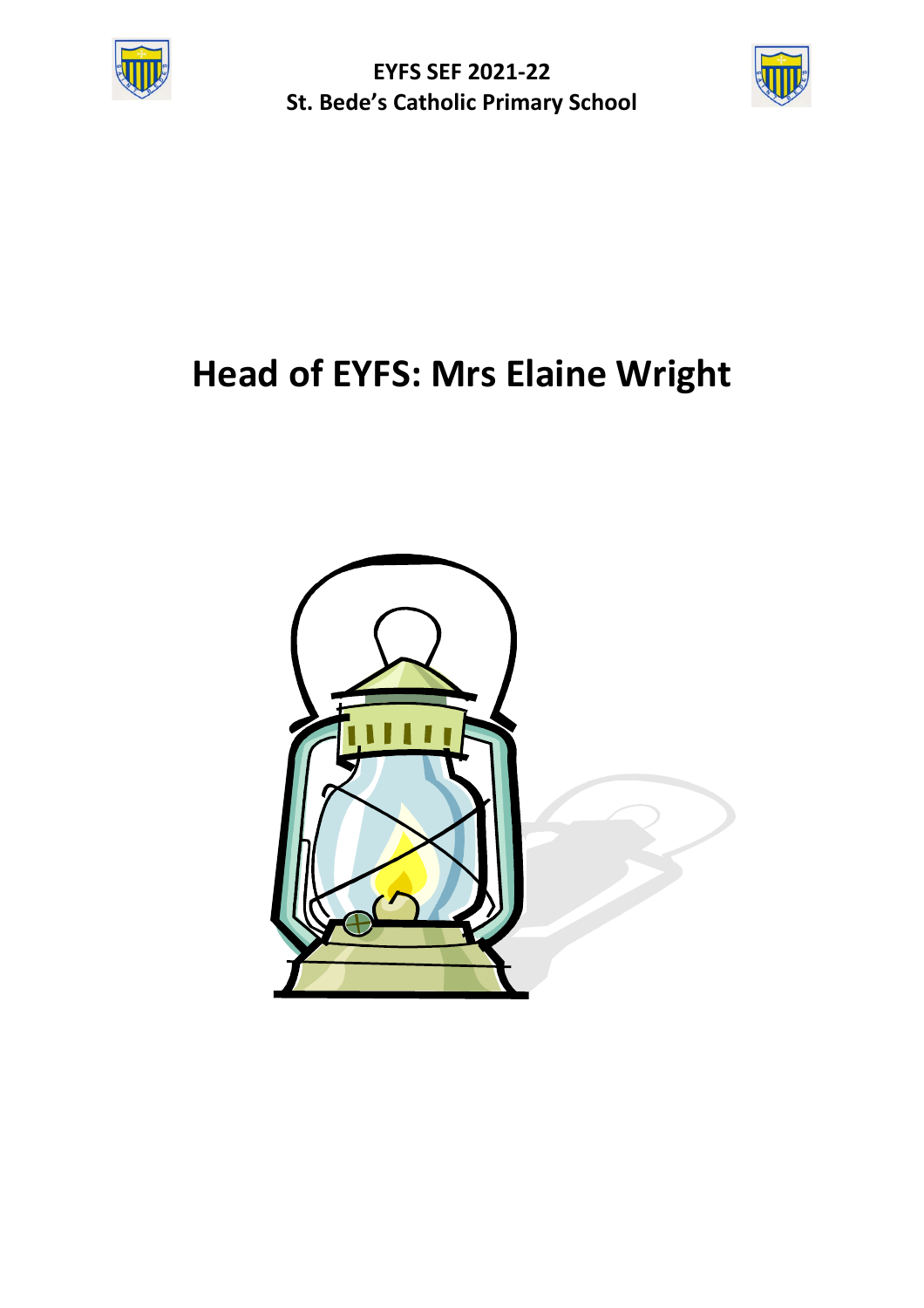

# **EYFS SEF 2021-22 St. Bede's Catholic Primary School**



## **School Content**

Our school comes under the borough of Redbridge. The borough has become a very diverse borough with many children entering our school who are EAL. Along with this we have found that we now have a high percentage of our children whose ethnicity is 'Black African'. Our Reception is 2 form entry with 59 children on role at this present time. Nursery have 36, 16 children are full time with 10 part time (morning) and 10 part time (afternoon). In Reception we are fairly evenly split with 31 girls and 28 boys whereas in Nursery it is boy heavy with 22 boys and 14 girls. The last Ofsted report stated that EYFS was good.

| The Overall effectiveness of Early Years: provision is good |                                                                                       |  |
|-------------------------------------------------------------|---------------------------------------------------------------------------------------|--|
| 1. The effectiveness of leadership and management is good   |                                                                                       |  |
|                                                             |                                                                                       |  |
| Where we are                                                | What we need to do                                                                    |  |
| 1.1 The school's leadership team including governors,       | 1.1 EYFS Leader to meet regularly with members of the                                 |  |
| successfully improve the children's life chances.           | EYFS team to ensure good practise is consistent and<br>to offer support where needed. |  |
| 1.2 Leaders have an accurate view of the school             |                                                                                       |  |
| effectiveness and identify the necessary priorities for     | 1.2 To work more with subject leaders enabling them to                                |  |
| improvement through rigorous and comprehensive              | have a better understanding of the early learning                                     |  |
| monitoring and evaluation.                                  | goals that are linked to their subject.                                               |  |
| 1.3 Professional development of staff focuses on termly     |                                                                                       |  |
| data and outcomes. This will highlight where                | 1.3 To support staff with more EYFS training courses                                  |  |
| professional skills need to be improved.                    | that enable them with new skills to enhance a more                                    |  |
|                                                             | productive environment.                                                               |  |
| 1.4 The school is ambitious for the children's              |                                                                                       |  |
| development. Due to the impact of Covid many                | 1.4 To provide daily interventions for children who are                               |  |
| children have begun their Reception year below              | below average. These will be supported by either                                      |  |
| average. Despite low starting points, good to               | the class teacher or the classroom TA.                                                |  |
| outstanding progress is made by the children reaching       |                                                                                       |  |
| at least national averages in all seven areas of learning.  |                                                                                       |  |
| Where attainment on entry is above the normal               |                                                                                       |  |
| expectation the pupils will attain exceeding.               |                                                                                       |  |
| 1.5 Safeguarding is taken very seriously within our         |                                                                                       |  |
| school. All staff take part in CPOM training and attend     |                                                                                       |  |
| insets for safe guarding training. In the early years all   | 1.5 To ensure that new members of the team are                                        |  |
| staff are playground first aid trained. We have 3           | trained.                                                                              |  |
| support staff who are paediatric first aid trained. All     |                                                                                       |  |
| accidents are recorded in the first aid log book. Parents   |                                                                                       |  |
| are informed by a wrist band that the child wears. If the   |                                                                                       |  |
| accident is a head injury the parent will be informed by    |                                                                                       |  |
| a text message. In class we have a first aid cupboard       |                                                                                       |  |
| which is clearly out of reach for children and clearly      |                                                                                       |  |
| labelled enabling all staff, including cover staff to know  |                                                                                       |  |
| where the medication is kept. Children who have their       |                                                                                       |  |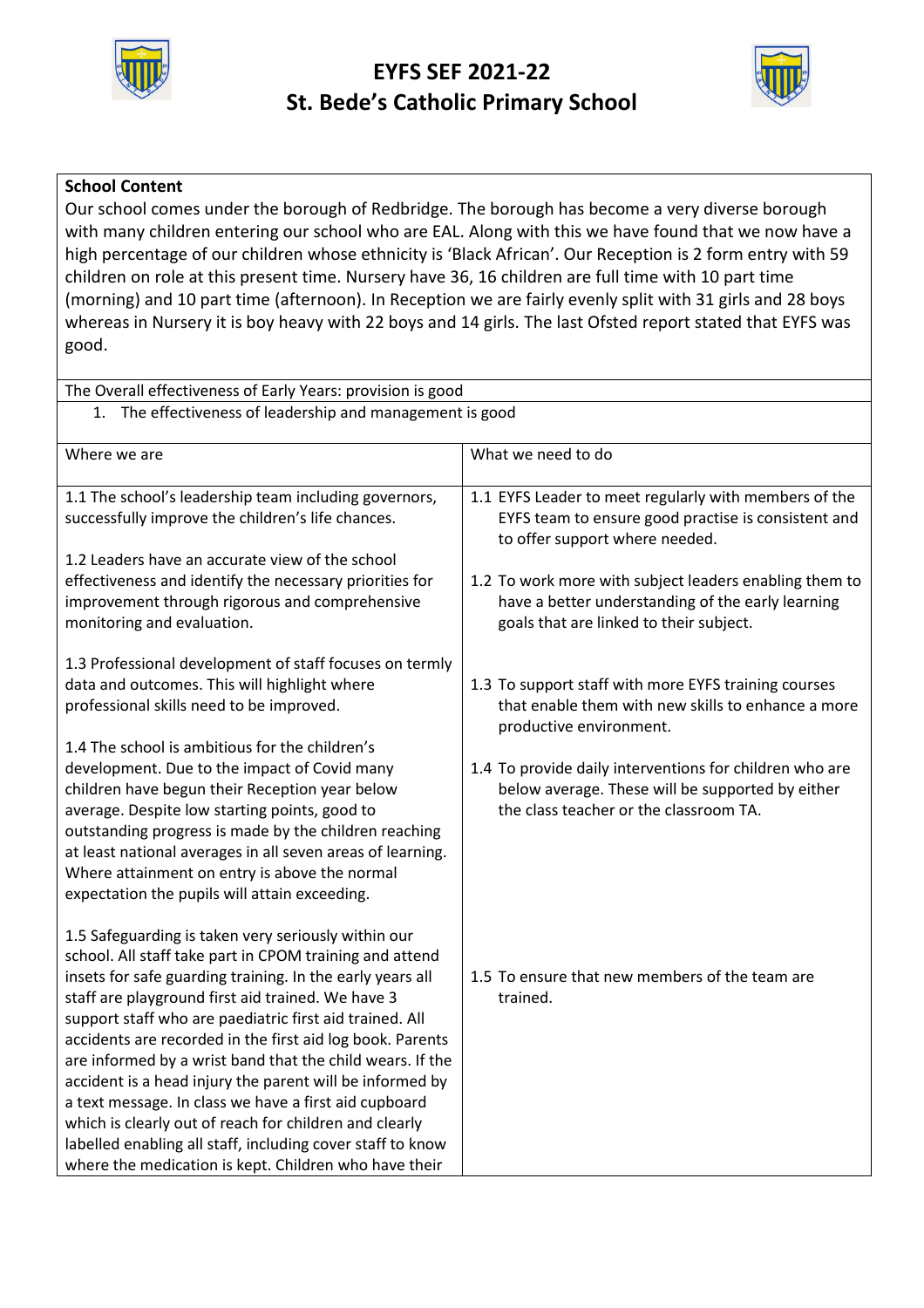



| own prescribed medicines will have their medication<br>kept in their own labelled box and kept inside the<br>cupboard. Through an inset all adults are made aware<br>of children within the school who have medical needs.<br>The school caretaker ensures that all gates are locked<br>at the beginning of the day and the end of the day. A<br>daily maintenance check is completed before the start<br>of school. This is checked by a member of the EYFS<br>team. The daily check is recorded and logged. Staff are<br>vigilant and react quickly to protect all and potentially<br>vulnerable children.                                                                                                                                                                                                                                                                                                                                                                                                                                                                                                                                                                                                                                              |  |
|-----------------------------------------------------------------------------------------------------------------------------------------------------------------------------------------------------------------------------------------------------------------------------------------------------------------------------------------------------------------------------------------------------------------------------------------------------------------------------------------------------------------------------------------------------------------------------------------------------------------------------------------------------------------------------------------------------------------------------------------------------------------------------------------------------------------------------------------------------------------------------------------------------------------------------------------------------------------------------------------------------------------------------------------------------------------------------------------------------------------------------------------------------------------------------------------------------------------------------------------------------------|--|
| 2. The quality of teaching, learning and assessment is good                                                                                                                                                                                                                                                                                                                                                                                                                                                                                                                                                                                                                                                                                                                                                                                                                                                                                                                                                                                                                                                                                                                                                                                               |  |
| 2.1 The quality of provision is kept under regular<br>review. Teaching is Good overall.                                                                                                                                                                                                                                                                                                                                                                                                                                                                                                                                                                                                                                                                                                                                                                                                                                                                                                                                                                                                                                                                                                                                                                   |  |
| Our good provision has the following positive<br>characteristics:<br>Engaging environments, resourced well<br>٠<br>in ways, which provide the children<br>with opportunities to be stimulated,<br>engaged, and a curiosity to investigate.<br>This is provided through a vibrant<br>learning environment. The<br>environments are pitched to meet the<br>development of the children's needs<br>and provide enjoyable learning through<br>engaging resources.<br>Staff use a wide range of learning<br>٠<br>resources both indoors and outdoors.<br>Adult interactions with the children<br>$\bullet$<br>provide a quality and stimulating<br>interaction. Enabling to successfully<br>move the children's learning forward.<br>This can be seen through differentiated<br>responses according to children's<br>needs, effective questioning, great use<br>of vocabulary (topic based) and<br>exploiting the potential for learning in<br>the richly resourced environment.<br>There is a strong emphasis on<br>$\bullet$<br>developing children's vocabulary,<br>through engagement with stories,<br>discussions and deeper questioning<br>enabling them to make accelerated<br>progress.<br>Children to show resilience and<br>sustained concentration. |  |
|                                                                                                                                                                                                                                                                                                                                                                                                                                                                                                                                                                                                                                                                                                                                                                                                                                                                                                                                                                                                                                                                                                                                                                                                                                                           |  |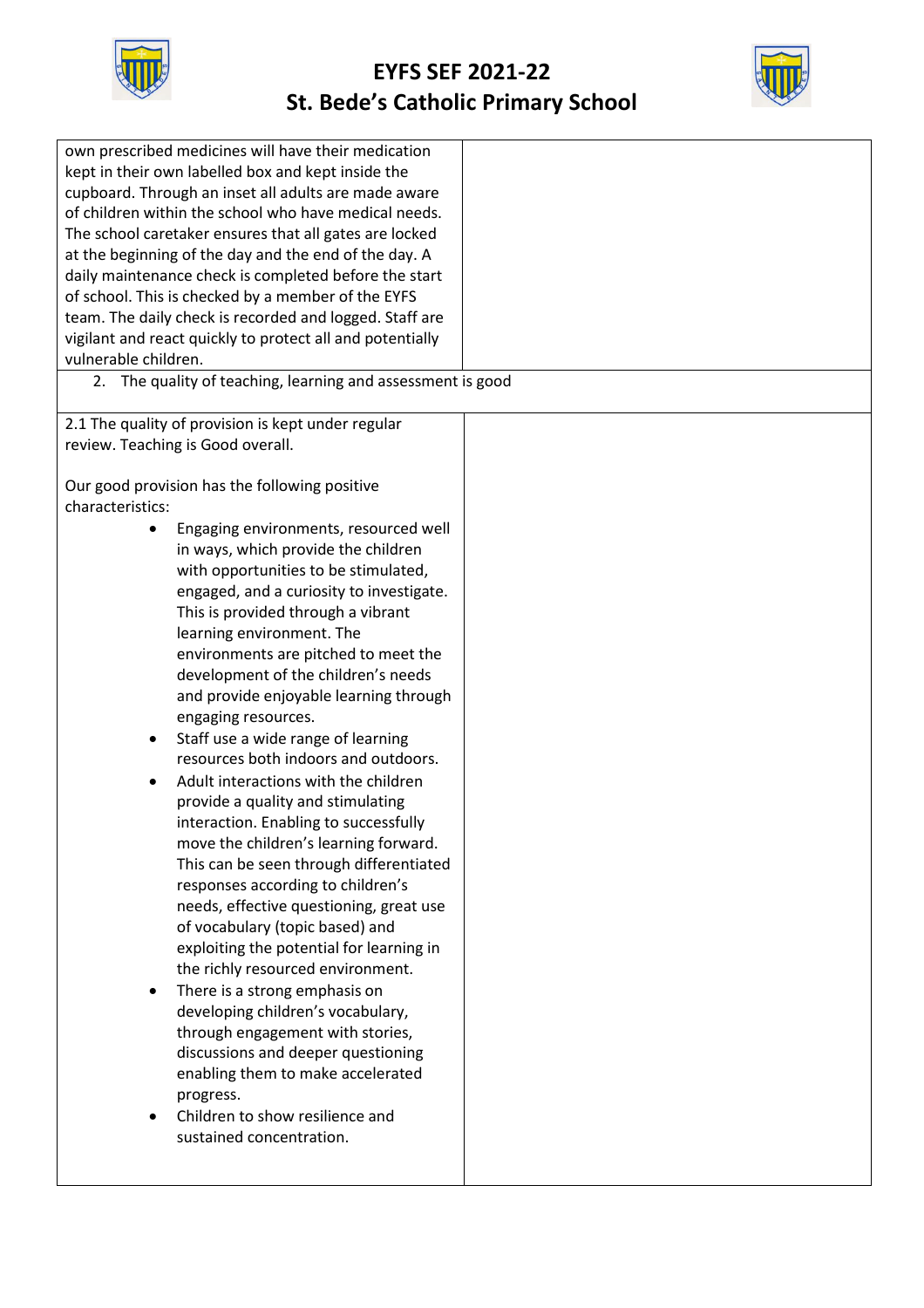



| 2.2 Rigorous and consistent use of assessment is used<br>to plan appropriate experiences for children taking<br>account of the range of attainment, individual needs<br>and interests. Termly assessments are completed for<br>both Nursery and Reception children. This enables staff<br>to provide an appropriately challenging environment,<br>activities and experiences.<br><b>Example: Planning shows specific areas of learning</b><br>covered both indoors and outdoors.<br>2.3 This year we have moved to a new systematic<br>synthetic phonics programme (SSP) (Little Wandle<br>Letters and Sounds). This programme is used from<br>Nursery to year 2. Teachers and support staff have been<br>trained in how to use the programme ensuring that the<br>methods used are consistent across the year groups.<br>Phonics is taught daily and outcomes at the end of KS1<br>are in line with the national average. The impact of<br>phonics teaching is evident in for both reading and<br>writing with end results in KS1 reaching to a high level.<br>Children joined our setting with low starting points in<br>reading, writing and phonics. However, most children<br>have caught up through daily phonics lessons,<br>interventions and phonics activities.<br>Examples of reading and writing in 'Busy Books' and<br>work books show phonic skills being used. | 2.3 To ensure that new staff are provided with an<br>opportunity to take part in the training. Any updated<br>training to be completed by all staff.                                                              |
|-------------------------------------------------------------------------------------------------------------------------------------------------------------------------------------------------------------------------------------------------------------------------------------------------------------------------------------------------------------------------------------------------------------------------------------------------------------------------------------------------------------------------------------------------------------------------------------------------------------------------------------------------------------------------------------------------------------------------------------------------------------------------------------------------------------------------------------------------------------------------------------------------------------------------------------------------------------------------------------------------------------------------------------------------------------------------------------------------------------------------------------------------------------------------------------------------------------------------------------------------------------------------------------------------------------------------------------------------------------------------------|-------------------------------------------------------------------------------------------------------------------------------------------------------------------------------------------------------------------|
| Phonics Assessment can be found in the Assessment<br>folder - Reception                                                                                                                                                                                                                                                                                                                                                                                                                                                                                                                                                                                                                                                                                                                                                                                                                                                                                                                                                                                                                                                                                                                                                                                                                                                                                                       | 2.4 To provide a handout sheet to parent's which will<br>enable us to see where we can improve on methods<br>and strategies to support the parents.                                                               |
| 2.4 Parents are invited to attend an online phonic<br>workshop at the beginning of the year along with a<br>literacy workshop. Parents are provided with weekly<br>updates on the sounds that have been learnt that week,<br>furthermore children will receive a keyring at the<br>beginning of the year where the staff will attach the<br>different letter sounds that they have learnt. The<br>keyrings are kept on the children's book bags.                                                                                                                                                                                                                                                                                                                                                                                                                                                                                                                                                                                                                                                                                                                                                                                                                                                                                                                              |                                                                                                                                                                                                                   |
|                                                                                                                                                                                                                                                                                                                                                                                                                                                                                                                                                                                                                                                                                                                                                                                                                                                                                                                                                                                                                                                                                                                                                                                                                                                                                                                                                                               | 3. How well the provision contributes to children's personal development, behaviour and welfare is Good.                                                                                                          |
| 3.1 Children's behaviour is good. As a team we provide<br>clear and precise expectations, clear daily routines with<br>adults being good role models. Where a child's<br>behaviour is below expectations, staff will involve the<br>SENCO lead, parents and when necessary outside<br>agencies. Together we will provide the right support for<br>their particular needs enabling them to make rapid<br>progress.<br>Pupil's passports are worked on by both class teacher<br>and SENCO lead                                                                                                                                                                                                                                                                                                                                                                                                                                                                                                                                                                                                                                                                                                                                                                                                                                                                                  | 3.1 For all staff to continue to work with the SENCO<br>lead, parents and outside agencies to support our<br>children with needs. Providing them with the best<br>opportunities and inclusion within our setting. |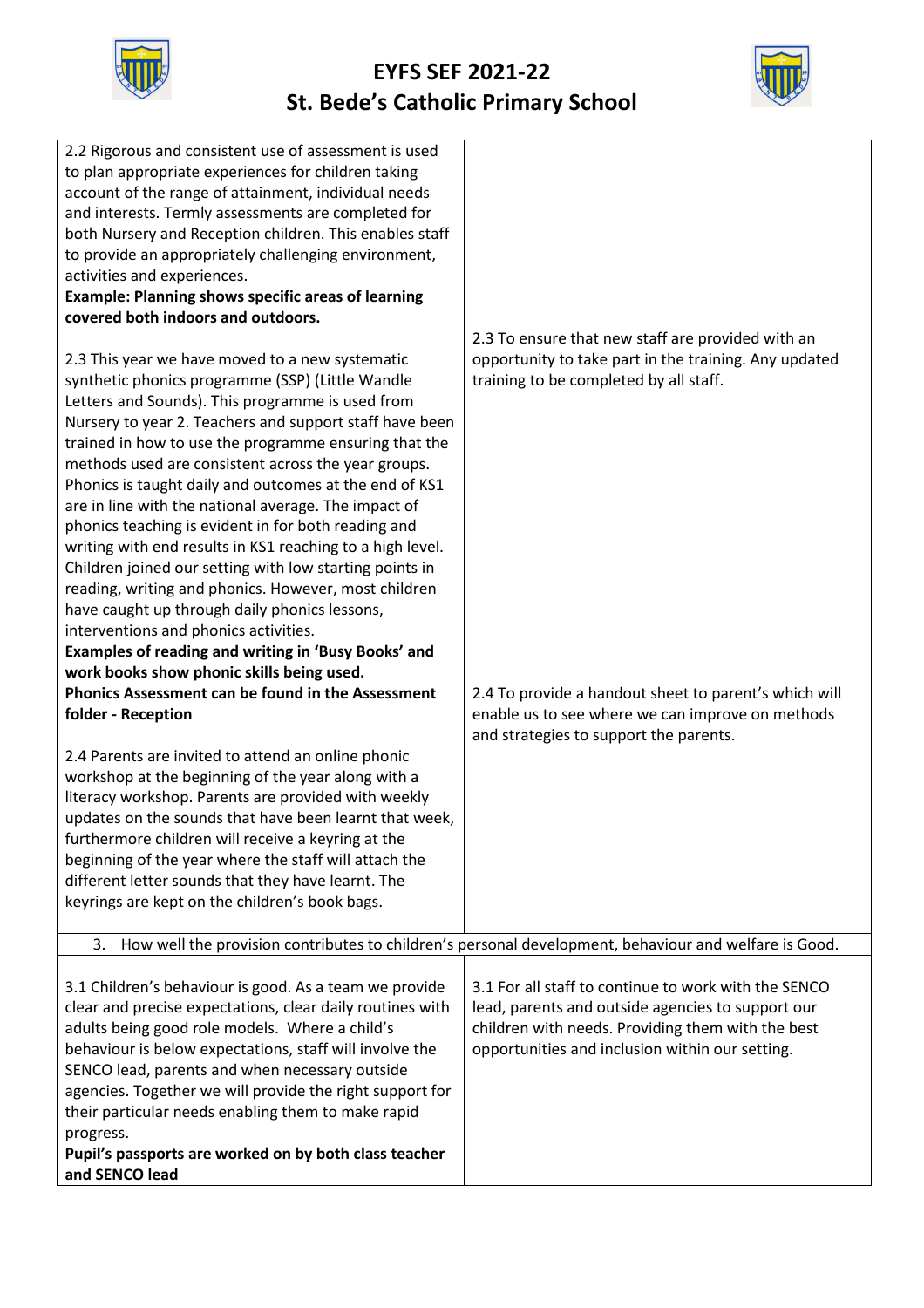



| 3.2 Children's engagement and enjoyment in the<br>different areas of learning are high. Adults develop<br>weekly/termly plans with the children's interest at the<br>forefront. Allowing opportunities for the children to<br>grow in independence through engaging with topics<br>they enjoy and want to explore.<br>3.3 Through careful guidance children are provided with<br>opportunities to learn how to be healthy. Meticulous<br>planning enables the children to talk about how to be<br>healthy through food and exercise. Fun and engaging PE<br>lessons teach the children how to refine the<br>fundamental skills that children have prior knowledge<br>to. It allows the children access to different pieces of<br>apparatus where the children learn how to manoeuvre<br>carefully, furthermore it teaches the children how to<br>take measured risks.<br>Links to PSHE plans - Healthy Me<br>3.4 Understanding of the World - Children are provided<br>with opportunities enabling them to have a better<br>understanding of their local community and the world<br>around them. Furthermore, how to recognise changes<br>within the environment and how to care for living<br>things. The children have had a visit from our Priest,<br>local walk to post their Christmas cards which they<br>made for their parents. Walks around our school talking<br>and learning about the environment around us. Trips<br>have been booked for the children to visit a local farm<br>to learn how to care for the animals and to go on a local<br>walk to the Millennium gardens. We will be having a<br>visitor in school who will bringing in some mini-beasts.<br>The local farm will be providing us with some chick eggs<br>which will enable the children to learn about the life<br>cycle of a chick and how we look after them. The<br>children will explore the life cycle of a butterfly<br>watching how a caterpillar will grow and transform. The<br>children join in with weekly RE lessons where they learn<br>about the Catholic values and other religions through<br>the school's cultural calendar. Each classroom has a<br>reflection table which will reflect the changes in the<br>church calendar.<br>Outcomes for children are Good<br>4. | 3.2 To continue to develop high engaging topics to<br>support children's interests.<br>3.4 - To make contact with local Emergency services to<br>see if they will support the children with their learning<br>about People who help us. |
|--------------------------------------------------------------------------------------------------------------------------------------------------------------------------------------------------------------------------------------------------------------------------------------------------------------------------------------------------------------------------------------------------------------------------------------------------------------------------------------------------------------------------------------------------------------------------------------------------------------------------------------------------------------------------------------------------------------------------------------------------------------------------------------------------------------------------------------------------------------------------------------------------------------------------------------------------------------------------------------------------------------------------------------------------------------------------------------------------------------------------------------------------------------------------------------------------------------------------------------------------------------------------------------------------------------------------------------------------------------------------------------------------------------------------------------------------------------------------------------------------------------------------------------------------------------------------------------------------------------------------------------------------------------------------------------------------------------------------------------------------------------------------------------------------------------------------------------------------------------------------------------------------------------------------------------------------------------------------------------------------------------------------------------------------------------------------------------------------------------------------------------------------------------------------------------------------------------------------------------------------------------------------|-----------------------------------------------------------------------------------------------------------------------------------------------------------------------------------------------------------------------------------------|
|                                                                                                                                                                                                                                                                                                                                                                                                                                                                                                                                                                                                                                                                                                                                                                                                                                                                                                                                                                                                                                                                                                                                                                                                                                                                                                                                                                                                                                                                                                                                                                                                                                                                                                                                                                                                                                                                                                                                                                                                                                                                                                                                                                                                                                                                          |                                                                                                                                                                                                                                         |
| 4.1. Attainment on entry for Nursery 2021 for all<br>children and groups is significantly low in all areas of<br>learning, and significantly in Communication and<br>Language, Personal, Social and Emotional, Maths,                                                                                                                                                                                                                                                                                                                                                                                                                                                                                                                                                                                                                                                                                                                                                                                                                                                                                                                                                                                                                                                                                                                                                                                                                                                                                                                                                                                                                                                                                                                                                                                                                                                                                                                                                                                                                                                                                                                                                                                                                                                    | 4.1. Monitor progression of all areas of learning to<br>ensure that children are making expected levels of<br>development. Staff to recognise the children that will<br>benefit from the language group.                                |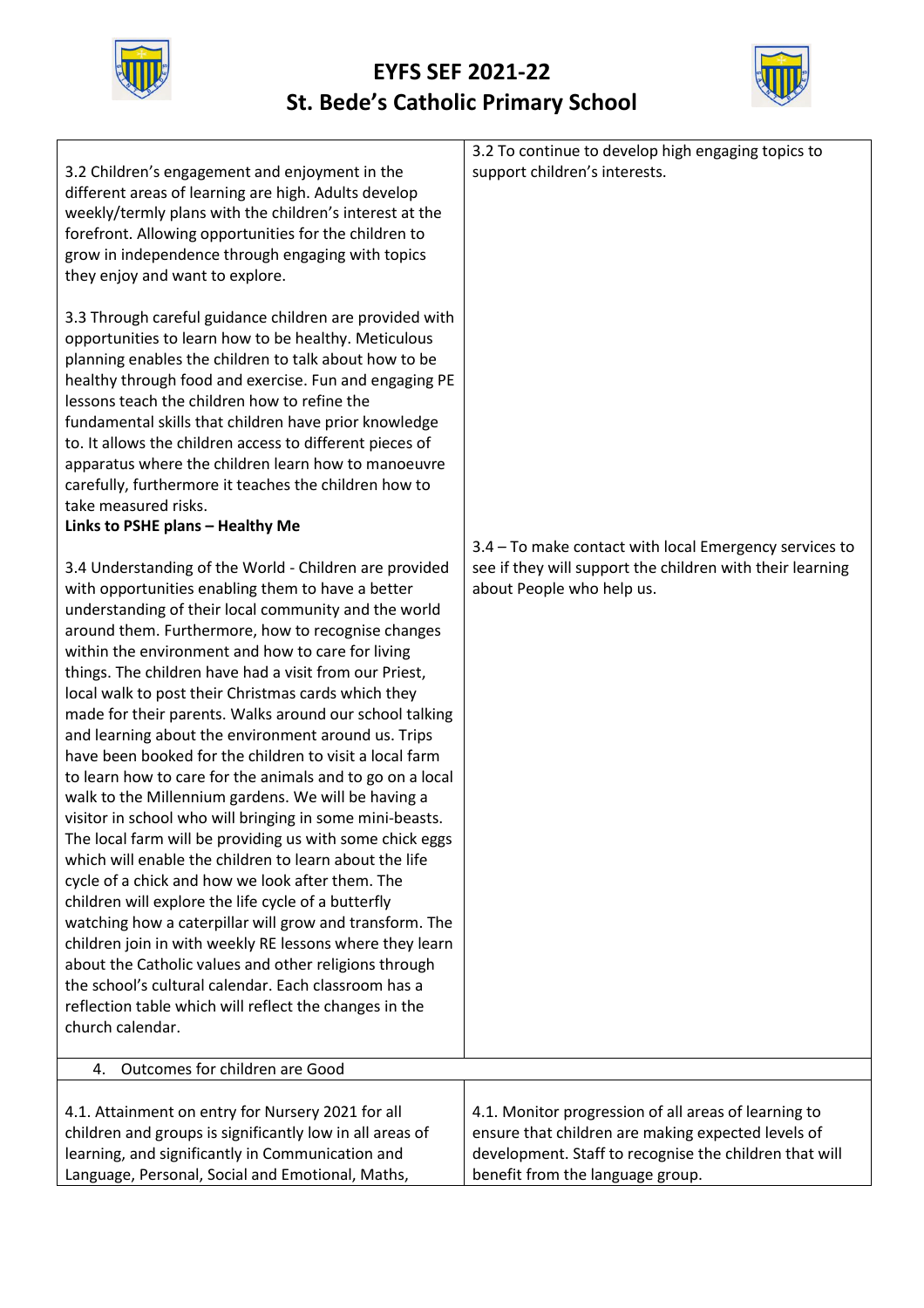



| Literacy and Understanding of the World. This year we<br>have 2 boys with SEN needs both are summer born and<br>both entered Nursery not toilet trained. Toilet training<br>has been a bigger concern to previous years with staff<br>having to train the children and support parents with<br>these skills.                                                                                                                                                                                                                                                                                                                                                                                                                                                                                                                                                                                                                                                                                                                                                      |                                                                                                                                                                                                                                                                                                                                                                                                                                                                                                                                                                          |
|-------------------------------------------------------------------------------------------------------------------------------------------------------------------------------------------------------------------------------------------------------------------------------------------------------------------------------------------------------------------------------------------------------------------------------------------------------------------------------------------------------------------------------------------------------------------------------------------------------------------------------------------------------------------------------------------------------------------------------------------------------------------------------------------------------------------------------------------------------------------------------------------------------------------------------------------------------------------------------------------------------------------------------------------------------------------|--------------------------------------------------------------------------------------------------------------------------------------------------------------------------------------------------------------------------------------------------------------------------------------------------------------------------------------------------------------------------------------------------------------------------------------------------------------------------------------------------------------------------------------------------------------------------|
| 4.2 Attainment on entry for Reception 2021 children is<br>below average. Children began their reception year by<br>taking part in the Government Baseline assessment.<br>Using the data from this along with teacher assessment<br>it was identified that the children were particularly low<br>in Maths, Literacy, Communication and Language and<br>Personal, Social and Emotional. 1/2 of the cohort<br>attended the nursery with a 1/4 of those not on track.<br>Reception have 3 children who are on the SEN register<br>all three children have 1-1 support daily. There are also<br>4 sets of twins. Some of the non-nursery children did<br>not attend any setting before joining us in September<br>and many of them did not have a full year in their<br>previous setting due to Covid and the restrictions that<br>were put into place. This year we have also had a higher<br>intake of EAL children.<br>Baseline Data can be found in Assessment Folder -<br>Reception.<br>4.3 In October 2021, the proportion of Reception<br>children on track was | 4.2 To monitor the children with low starting points.<br>Ensuring they make progress through intervention and<br>small group work. To continue to review their<br>progression and ensure that the interventions are<br>planned to a high quality to enable them to continue to<br>progress.<br>Action plan 1<br>4.2 Monitor the breadth of curriculum to ensure that<br>we close the gap in attainment between boys and girls.<br>Monitor provision and interventions for PP, SB and low<br>starters to ensure we close the gap and attainment with<br>all other groups. |
| In October 2021, the proportion of Nursery children on<br>track was                                                                                                                                                                                                                                                                                                                                                                                                                                                                                                                                                                                                                                                                                                                                                                                                                                                                                                                                                                                               |                                                                                                                                                                                                                                                                                                                                                                                                                                                                                                                                                                          |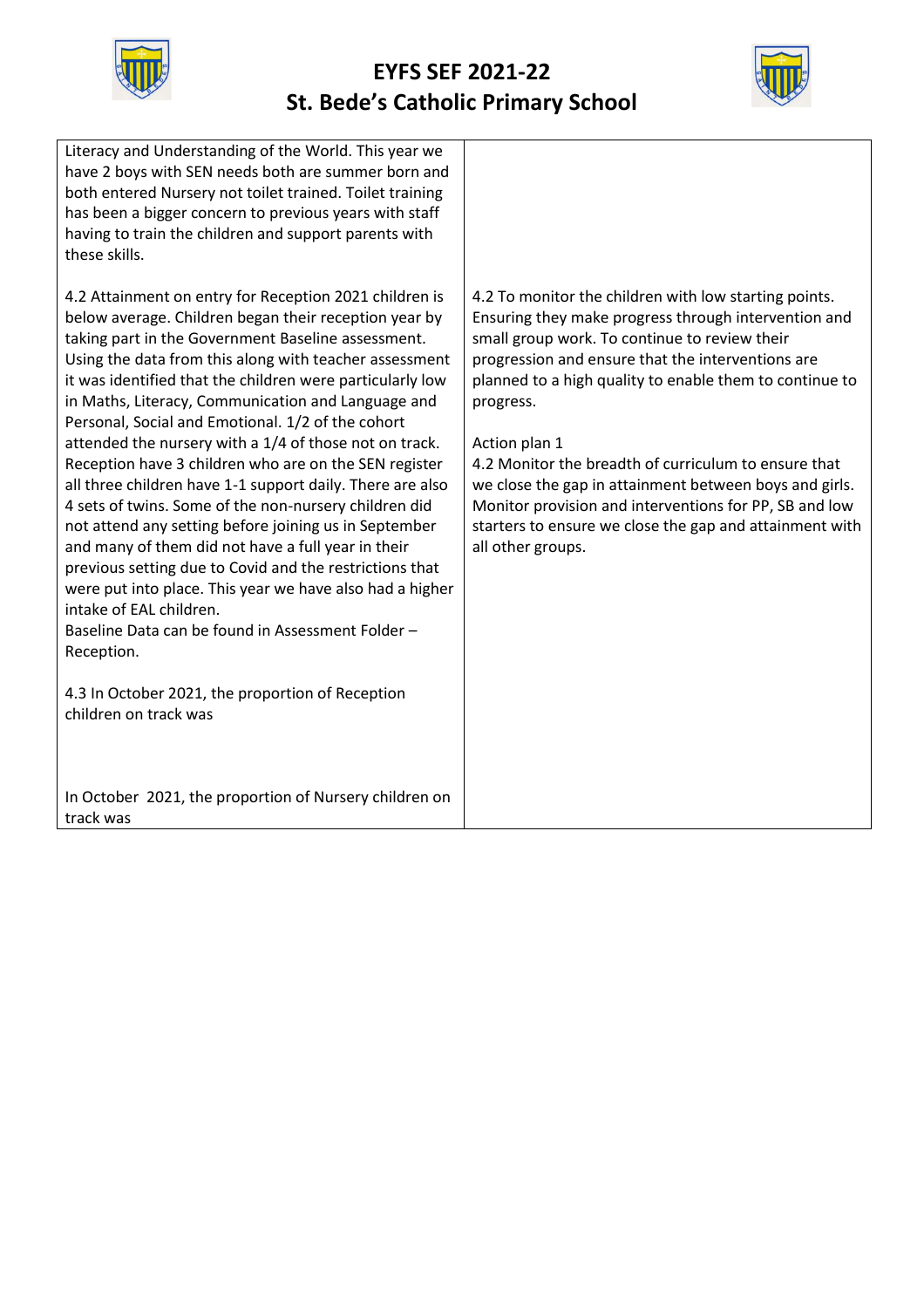



Quality of Early Years Provision – Grade: Good

Our main aim for all children in our EYFS setting is to build on their personal, social and emotional skills through their play. Along with providing opportunities for children to gain a wealth of curiosity to learn new vocabulary. At the beginning of the school year children's communication and language is well below average with limited vocabulary.

The children are provided with opportunities to build on these skills by…

- All children will learn to build on friendships and gain confidence in new social situations.
- All children will learn how to develop their sense of responsibility within their setting and their local community.
- In our setting we provide a language rich environment. This enables all children to broaden their vocabulary and gain their experiences through the different engaging topics that we explore.
- All children will gain a love for books through engaging book areas where the books are changed regularly.
- In the spring and summer term the children and staff join in with a 'Drop everything and read day'.

## **Phonics in the Early Years**

In Reception, our aim is to provide the children with the skills when reading and writing. It helps children hear, identify and use different sounds that distinguish one word from another in the English language. ... Teaching children to blend the sounds of letters together helps them decode unfamiliar or unknown words by sounding them out.

- Phonics This year have moved to using the Little Wandles phonics package. All teaching staff have undertaken the Little Wandles training. This will enable all staff to teach to a high standard whether teaching whole class or intervention groups.
- Phonics is taught twice a day with two short carpet sessions. The second session is a revisit session which enables the staff to see who needs extra support. At the end of the week all children are given small flash cards of the sounds that they have learnt that week. These are placed on a key ring for the children to use at home. We encourage the parents in our weekly blog to use the keyrings with their child.
- Children have set weekly spellings this begins for all children in January. The spellings consist of CVC words that contain the sounds they have learnt so far, as well as one tricky word that they have begun to learn.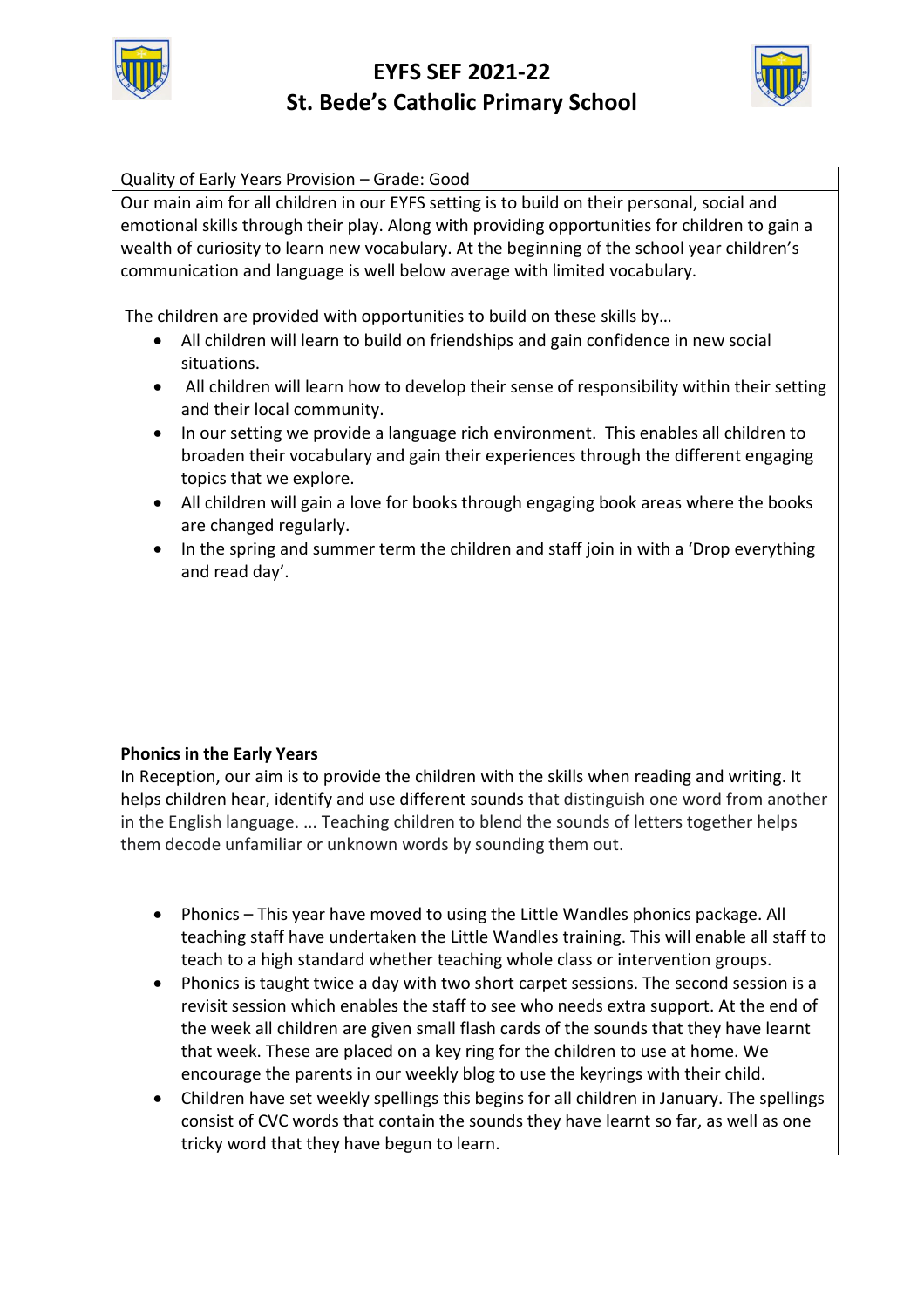



 Phonics is tracked each half term, this enables the teachers to find out who the target children are. They are then able to put short interventions into the daily planning.

Our data can be found in the assessment folder in the sub folder called Reception.

Our children are provided with opportunities to use their phonic knowledge throughout the day using different resources. When teaching the first set of sounds the children will engage with a hands on creative activity. For example; when learning the sound for 'c' all children got to make their own cup cake. The activities that we provide the children will also link in to other areas of learning. The children also have access to interactive phonics games on the whiteboard which they use during their 'Discovery Time' the educational software that we use are Education City and Espresso. The children enjoy using these games the children also learn the skill to share both in ideas and as a skill in itself. In our outdoor area the children will find many resources to use.

#### **Reading in the Early Years**

Our aim is to build on the children's love for reading. For them to understand that reading can take us to a place where we use our imagination with adventure, curiosity and understanding of facts.

- Books are used in our settings to support the topics that we explore covering a wide range of genres. Each class has their own reading area along with a reading shed in the outside area. The children have access to these three areas throughout the day.
- Story time is a time where the children come together and engage with the different stories. They do this by joining in with repeated phrases, by acting the parts of the different characters, making movements or sounds to match the words along with being able to articulate their thoughts about the story in well- formed sentences.
- All children are read with at least once a week on a 1-1 basis either with the class teacher or TA.
- They take home 1 reading book a week and parents/guardians are asked to read with them at least 5 times a week. The books they take home will match and develop the children's phonic knowledge.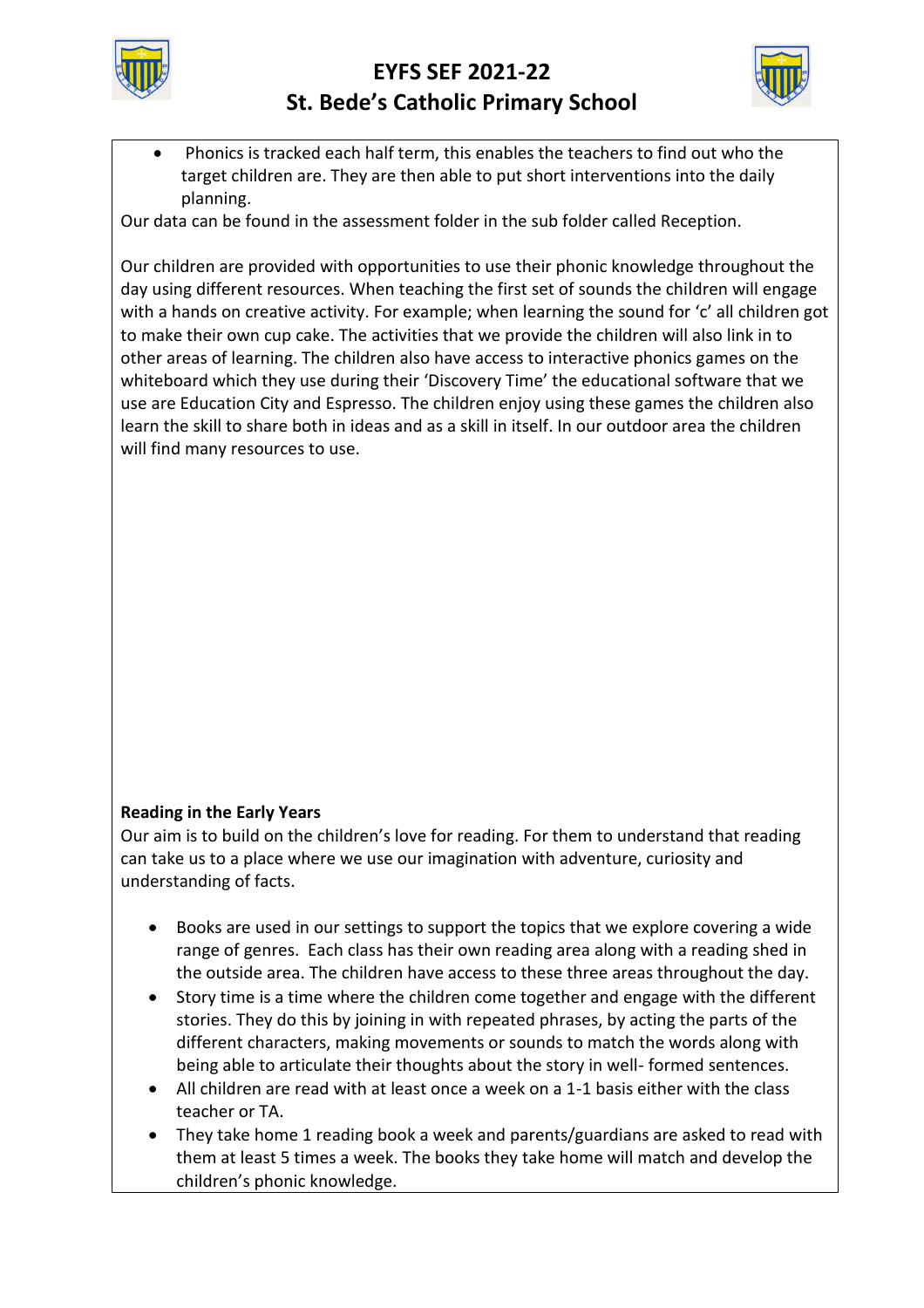



- All children have access to an online reading tool called Bug Club. The parents are encouraged to use this with their children giving the children an opportunity to enjoy reading in a different way. Bug Club books work in line with the phonics scheme we use.
- In Nursery, the children take home a library book with them each week which they get to share with their parents/guardians.

# **Maths in the Early Years**

Our aim is to provide the children with an essential life skill. As well as numeracy, it helps skills such as problem solving, understanding and using shapes and measure and developing their own spatial awareness.

- Maths is very hands on for us. The children learn that maths can be fun and found in all the different areas of our learning. They are taught that maths can be seen everywhere in our environment.
- All children participate in carpet sessions where they are encouraged to share their understanding and ideas with their peers.
- The children also learn through songs and games.
- Children are tracked termly which enables the adults to see where progression has been made. This also enable us to see where interventions are needed. Interventions are put into place daily enabling children that are not on track to have that extra support to progress.
- All children will partake in a focus activity with the teacher. This is evidenced by a photo and placed into the focus book. At times child will receive a next step giving them a target to work towards.
- All staff will work together as a team to make new resources. The resources are made to support the children's understanding.

Our data can be found in the assessment folder in the sub folder called Reception.

## **Understanding of the World in Early Years**

Our aim is to provide the children with opportunities to explore and investigate their learning environments. We enable children to communicate, interact and talk about what they want to do. We enable children to feel they are valued. Their learning will relate to themselves, their own lives, the world around them and their local environment.

 The staff have planned for a term where the learning is dedicated to the 'natural world'. This will provide the children with many hands on experience to see how different things grow. From the life cycle of plants, chicks and butterflies.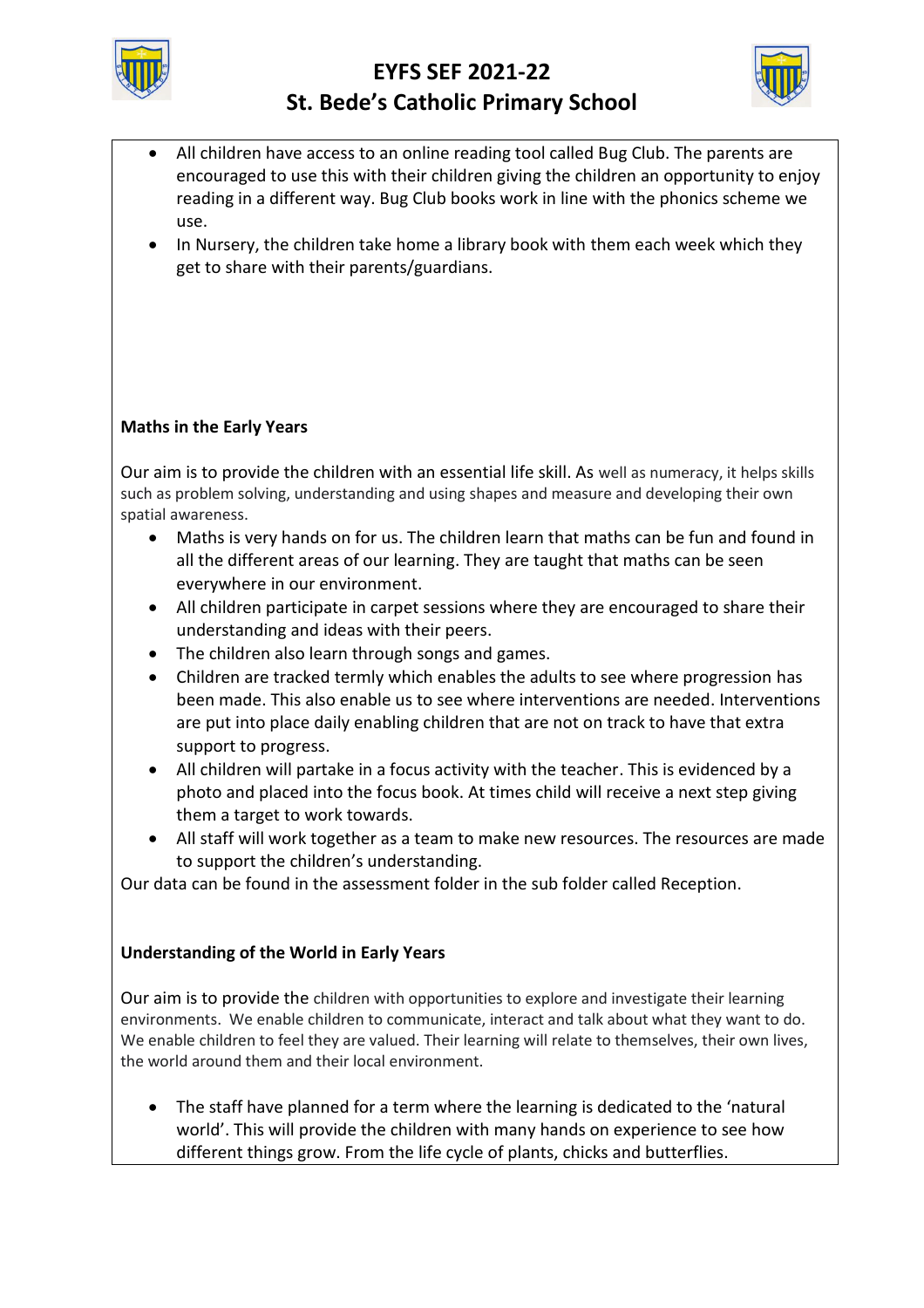



- These experiences will enable the children to explore and become investigators in their own learning environments.
- All children will be able explore a variety of new vocabulary which will enhance their ability to understand the difference and similarities of the world around them.
- The activities will be both adult led and independent learning.
- Teachers plan for the children to take part in experiments which support the lesson with a WOW factor.
- Through the different topics that are taught the children will learn about the past and present.
- We provide the children with school trips to support their understanding and consolidate their learning.

# **Behaviour**

Our aim is to provide the children with support to build constructive and respectful relationships.

- The staff demonstrate positive behaviour encouraging the children to behave in the same manner.
- Children are encouraged to make positive choices and decisions enabling them to have a can do attitude, while being respectful to others.
- Our children are rewarded for positive behaviour. We use a reward chart where the children receive stickers this is used on a daily basis. The children are rewarded with certificates, special reward cards and lots of praise.

# **Transition into Reception**

- Children that already attend the schools nursery they have the opportunity to join in with the Reception children for some afternoon fun. This normally takes place during the summer term.
- Children that attend outside nurseries are given a morning slot to join the team for a stay and play session. This will take place before they start school in September.
- Children that are joining our reception that have SEN needs will be visited at their previous setting by their new teacher and our head SENCO. This will enable us as a team to put procedures into place before they arrive.
- The parents will be asked to join a 'Welcome meeting' before September when their child starts.
- The parents will have access to many different workshops that are presented by the EYFS team. The workshops are to support the parents with the understanding of how we teach the different subjects for their child.

## **Transition into Year 1**

 Reception children are given the opportunity to go and visit their new classroom and spend some time with their new teacher.